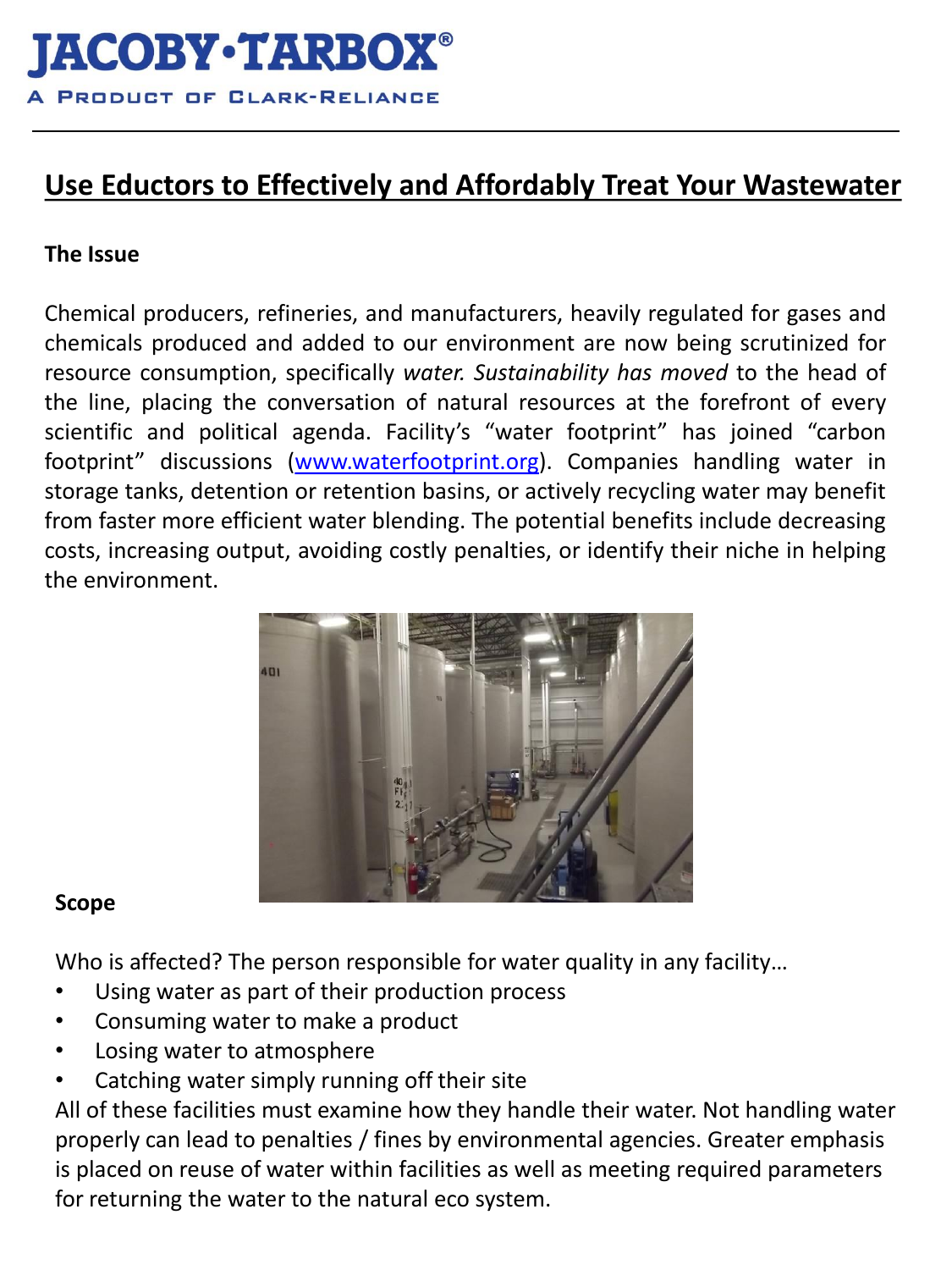#### **The Wrong Solution**

When dealing with millions of gallons of waste water for neutralization, general blending must be done to ensure the pH is equal throughout the tank or basin. Mechanical mixers can provide general blending capabilities but require a significant amount of horsepower which increase the cost of electricity required to run a mechanical mixer. Mechanical mixers are also more prone to have "dead zones" in the tank because they provide one vortex. Mechanical mixers also have a risk of mechanical failure in any one of their moving parts. This would cause untimely and inconvenient shut downs.

## **The Right Solution**

Jacoby-Tarbox Tank Liquid Agitators (TLAs) provide the optimal mixing for blending waste water. TLAs are unique in how they can provide optimum mixing in both its efficiency and design. The TLA, or network of TLAs, are connected to a recirculation line and submerged in the tank. The pump connected to the recirculation line provides energy to the TLAs for both entraining the surrounding tank liquid and creating a flow field to blend even the far corners of the tank liquids. The fluid from the recirculation line (motive fluid) goes through the nozzle at a specified flow rate and pressure based on the pump's capabilities (http://www.jacobytarbox.com/company\_products/accublend-cfd-eductor/).

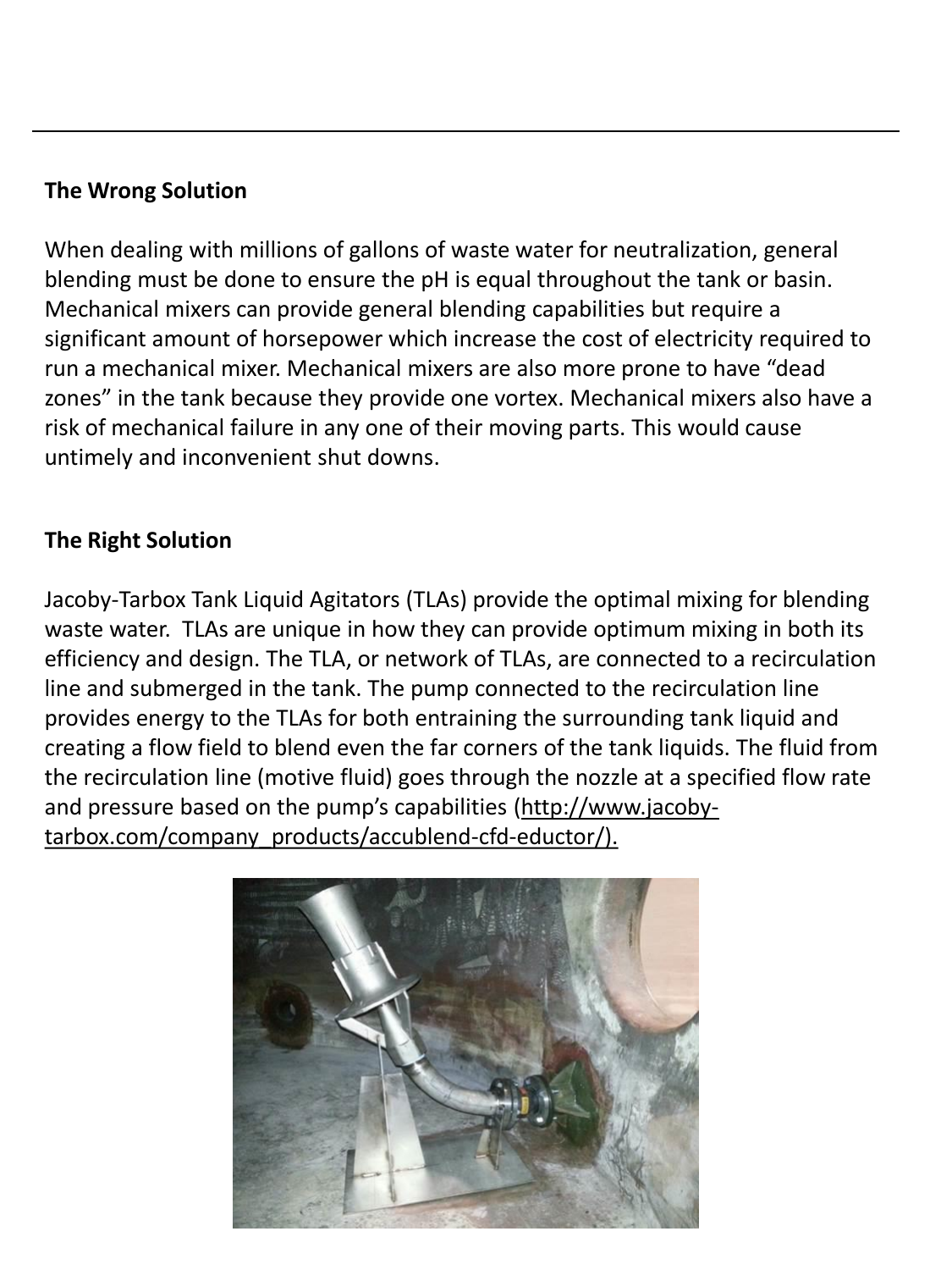Because of the unique design of the TLA, for every one gallon pumped through the nozzle, the TLA will entrain four gallons, meaning that a total of 5 gallons will be moved for the cost of pumping one. The fluid pumped will generate an effective flow field in the tank which varies depending on the pump pressure and flow. As the flow field increase in length, the diameter of the flow field increases as well, ensuring that there is movement in the tank.

When multiple TLAs are placed in the tank, this creates multiple eddies, minimizing "dead spots" on route to optimal blending. Because a TLA operates on the Venturi Principle, there are no moving parts and nothing to potentially break down within the tank. This prevents shutdowns, a big advantage for chemical and petroleum industries that understand untimely shutdowns impede cash flow.



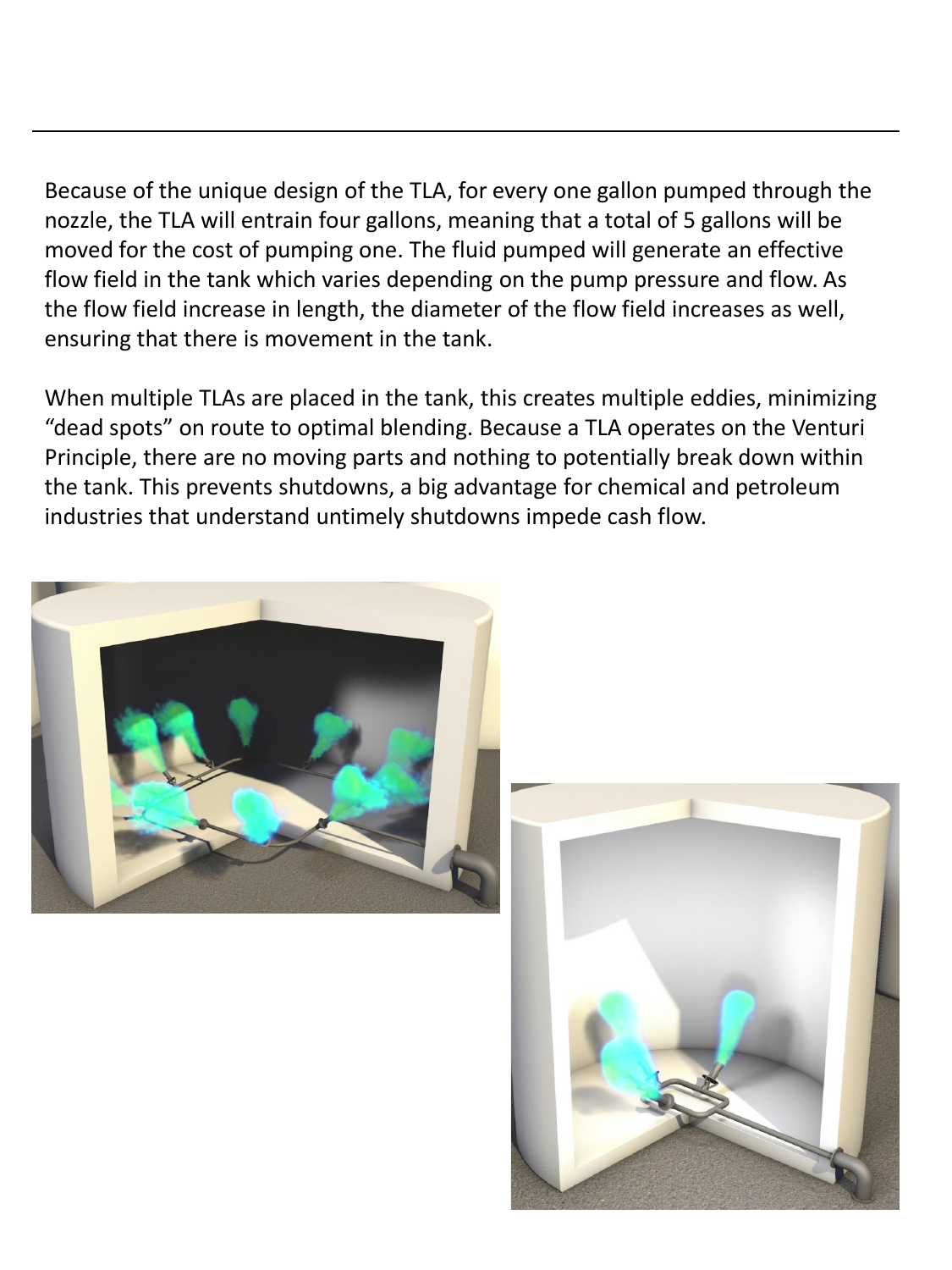#### **The Proof**

Jacoby-Tarbox is the only manufacturer in the industry willing to prove the customer's application. Based on the customer's needs and specifications (general blending of waste water in a tank or directional sweep blending of waste water in a large basin, etc.), we are able to model the process to show optimum blending. The tank and placement of the TLAs are modeled in our CFD (computational fluid dynamics) software. The customer is presented with optimal placement and angle of the TLAs along with average velocities from start-up to full blend and the final velocity profile.